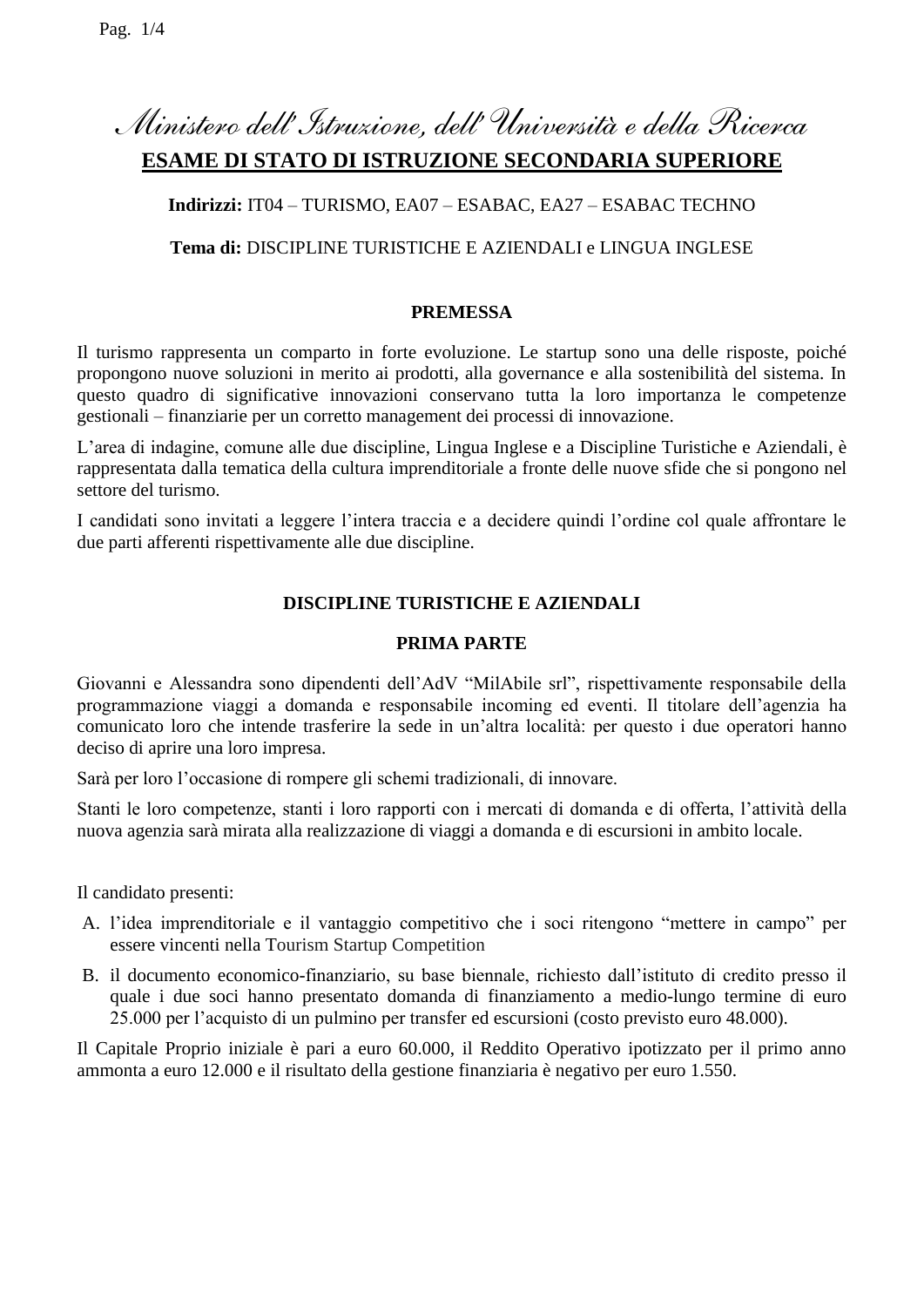*Ministero dell'Istruzione, dell' Università e della Ricerca*

## **LINGUA INGLESE**

#### **PART 1 – COMPREHENSION AND INTERPRETATION**

*Read the text and answer ALL the questions below*.

## *World Tourism Organization and Globalia announce the first and largest worldwide competition for tourism startups*

The tourism sector has taken a giant step into the future. The World Tourism Organization (UNWTO), in partnership with Globalia, the leading tourism group in Spain and Latin America, announced the 5 launch of the 1st UNWTO Tourism Startup Competition. It is the world's first and largest initiative devoted to identifying new companies that will lead the transformation of the tourism sector. In order to find the best projects, the call for competitors will be launched in 164 countries.

The objective of the programme is to select the best solutions and the most disruptive projects. The search will focus on finding pioneering proposals for implementation of emerging and disruptive 10 technologies, as well as on startups based on new business models, such as the circular economy. In

this regard, one of the pillars of this competition is to give visibility to projects that are committed to enhancing sustainability in tourism.

To broaden the scope of the competition and to facilitate the registration of interested startups, the programme will be implemented through the digital platform YouNoodle, a leading Silicon Valley 15 company in the startup evaluation space at the global level.

"Innovation and tourism investment are not ends in themselves; they are means of developing better tourism products, improving the governance of tourism and making the most of the proven sustainability of tourism, by creating jobs and generating opportunities," said UNWTO Secretary-General Zurab Pololikashvili.

(231 words)

*adapted from UNWTO press release 18048 [http://www2.unwto.org/press-release/2018-](http://www2.unwto.org/press-release/2018-06-21/world-tourism-organization-and-globalia-announce-first-and-largest-worldwid) [06-21/world-tourism-organization-and-globalia-announce-first-and-largest-worldwid](http://www2.unwto.org/press-release/2018-06-21/world-tourism-organization-and-globalia-announce-first-and-largest-worldwid)*



Source Phocuswright *The state of Travel Startup 2017*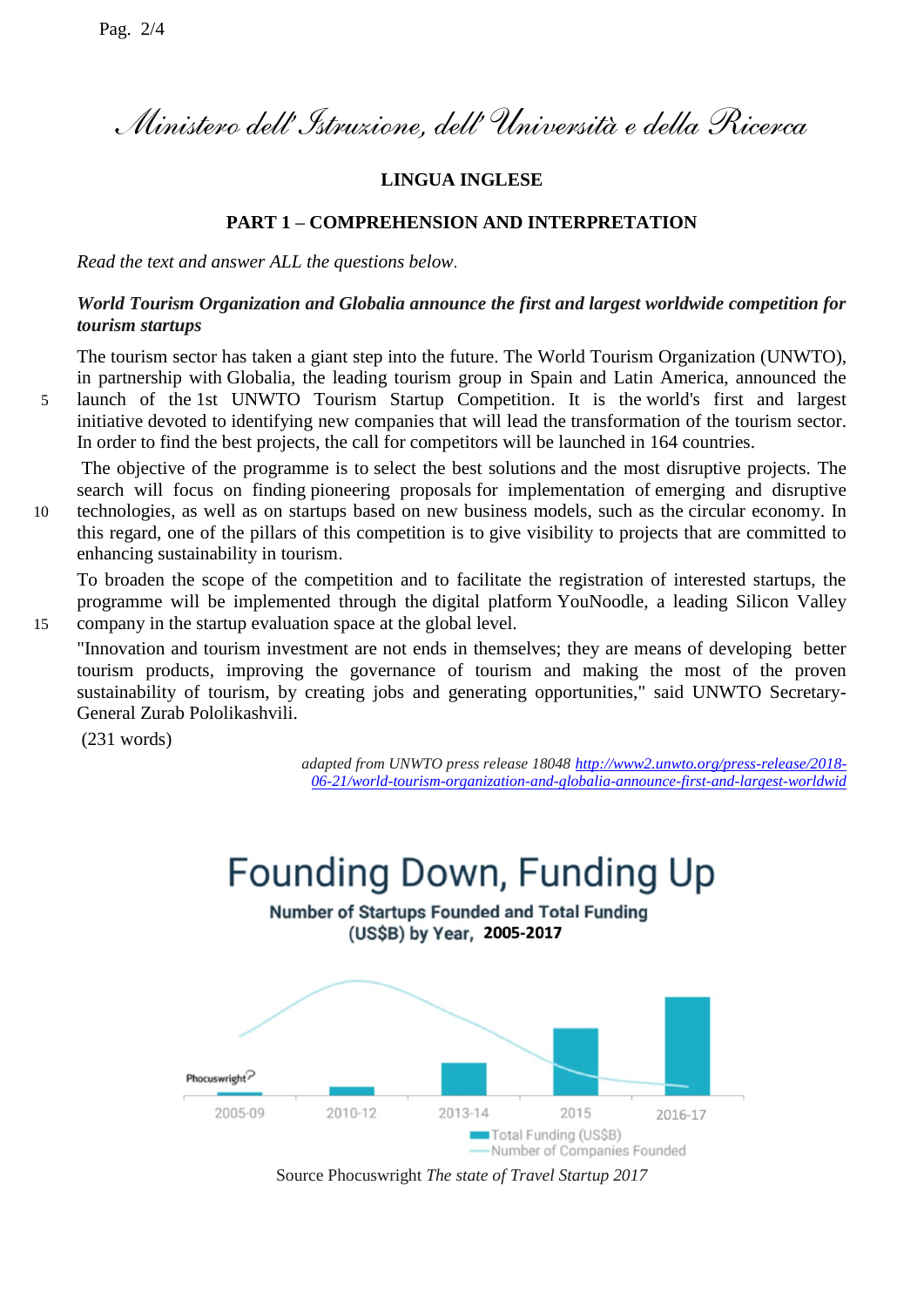*Ministero dell'Istruzione, dell' Università e della Ricerca*

*Choose the answer which fits best according to the text. Circle one letter.*

- 1. The major aim of the UNWTO and Globalia Competition is to
	- a. favour the emergence of new startups in all fields
	- b. consolidate the potential of existing tourism businesses
	- c. select innovative ideas capable of transforming the tourism industry
	- d. launch a world-wide competition to identify the most consolidated tourist operators
- 2. One of the pillars of the competition can be considered that of
	- a. testing the management of new business models
	- b. highlighting projects promoting sustainable tourism
	- c. creating a circular system of entrepreneurial collaboration
	- d. seeking advice from specialised consultancy firms
- 3. The role of the YouNoodle platform as regards the competition is to
	- a. assess the value of new startup companies
	- b. choose the best qualified participants in the competition
	- c. pilot the initiative at the global level
	- d. reach more prospective applicants and simplify the registration process

*Answer the following questions. Use complete sentences and your own words.*

- 4. According to the UNWTO Secretary-General Zurab Pololikashvili what is the overall aim of innovating and investing in the tourism industry?
- 5. The graph shows a significant increase in the amount of investments in innovative travel startups from 2005. Analyse the trend from 2010 onward. What does this trend coincide with in relation to the founding of new startups over the same period?

## **SECONDA PARTE**

Il candidato sviluppi uno dei due quesiti proposti.

- 1. Il candidato, a fronte dei dati evidenziati nel punto B, determini i principali indici/margini patrimoniali, finanziari e proponga una sintetica valutazione della realtà aziendale.
- 2. Il candidato descriva la metodologia che viene applicata per la tariffazione di un viaggio a domanda di gruppo.